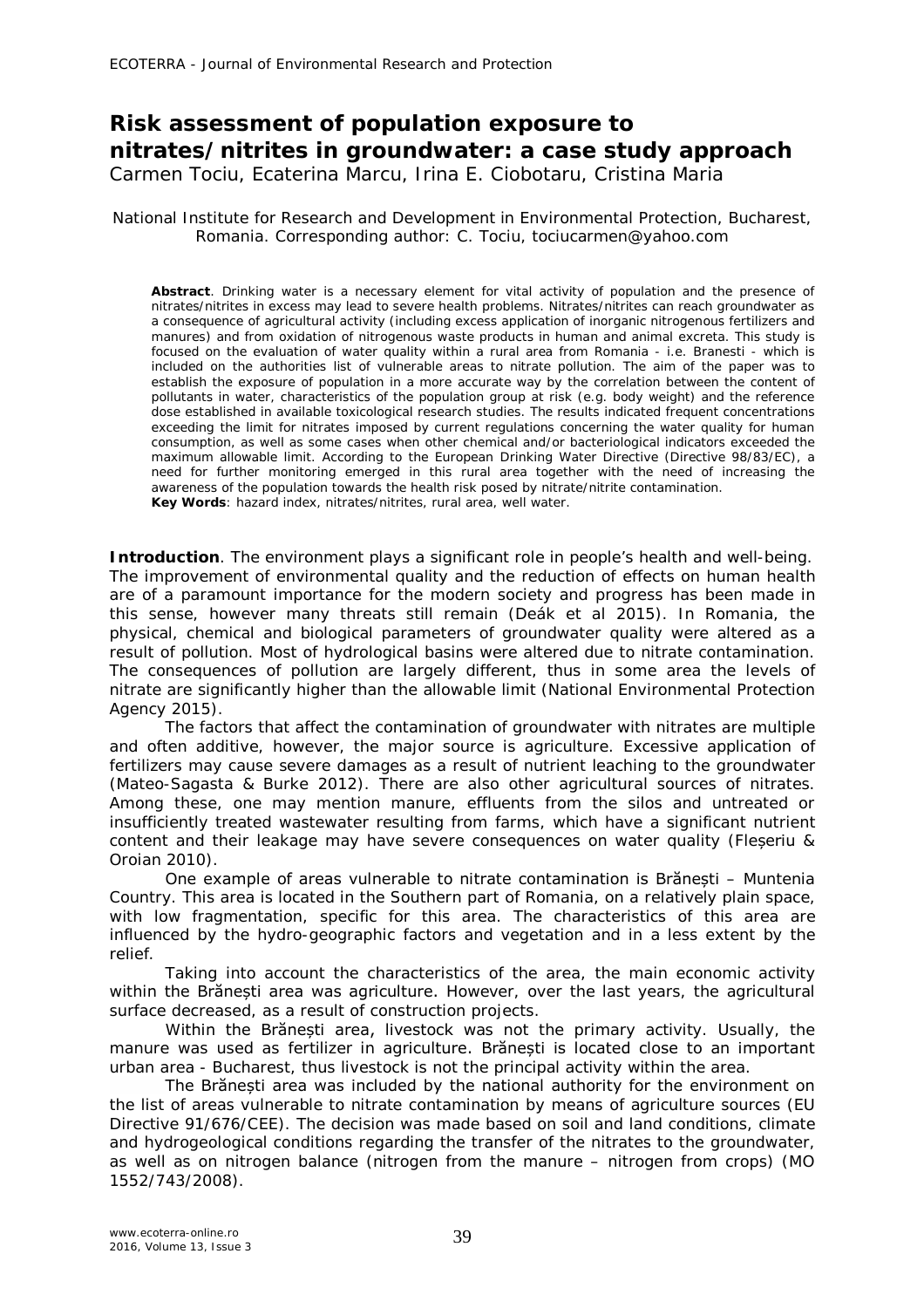*The effects of nitrates/nitrites on human health.* Nitrates are soluble compounds that permeate from agricultural lands to groundwater. The groundwater remains contaminated for a long period of time even when the nitrate load decreases. Nitrate is the dominant compound in groundwater, while nitrite is usually present in low concentrations and is readily oxidised to nitrate (Popescu et al 2014; WHO 2011).

Nitrates (NO<sub>3</sub><sup>-</sup>) are not considered to be toxic for humans, however nitrites (NO<sub>2</sub><sup>-</sup>) resulting through the reduction of nitrates in human body and abiotic environments (wells, reservoirs, pipes) are toxic for humans, thus providing a secondary toxicity to nitrates (Mensinga et al 2013; Pele et al 2010).

As to the effects of nitrates on human health, two aspects must be taken into account, namely the occurrence of methemoglobinemia and cancer risk.

In the human body, nitrates are converted to nitrites through the activity of specific enzymes and they are further converted to carcinogenic nitrosamines. The main biological effect of nitrites is related to their role in oxidation of haemoglobin (oxyHb) to methaemoglobin (MetHb), which is unable to supply the tissues with oxygen. The effects of methemoglobinemia vary from cyanosis and cardiac arrhythmia to circulatory failure and effects on the central nervous system. When the methaemoglobin level is above 10%, methaemoglobinemia (blue baby syndrome) occurs, which leads to cyanosis and asphyxia. In this case, new born babies are highly at risk, as the oxidation of haemoglobin is rapid (Mensinga et al 2013; Renseigne et al 2007; Smical et al 2014; WHO 2011).

Nitrate contamination leads also to gastro-intestinal diseases, injuries of the digestive tract, indigestion, gastroenteritis, abdominal pains and diarrhoea. Moreover, the exposure to low concentrations of nitrate over a long period of time may lead to the occurrence of some cancers, such as cancer of the digestive system, stomach, oesophagus, lung, colon, bladder and ovaries cancer and non-Hodgkins lymphoma (Jamaludin et al 2013).

The most important route of exposure to nitrates/nitrites through diet is drinking water consumption. Threshold values were established for nitrates and nitrites. Within the European Union, the maximum allowable limit for nitrates is 50 mg/L, while for nitrites the limit is 0.5 mg/L (Figure 1) (Directive 98/83/EEC).



Figure 1. Nitrate levels in water and their safety to human consumption (Scăeteanu & Pele 2014).

**Material and Method**. In order to assess the exposure to nitrates/nitrites of the population from the Brănești area, a sampling and analysis program was established. 22 samples were taken from wells with depth up to 150 m, most part (68.2%) being taken from wells with depths of 10-20 m.

Standard sampling and analysis methods have been employed to determine the main quality parameters of the groundwater, namely the determination of the nitrates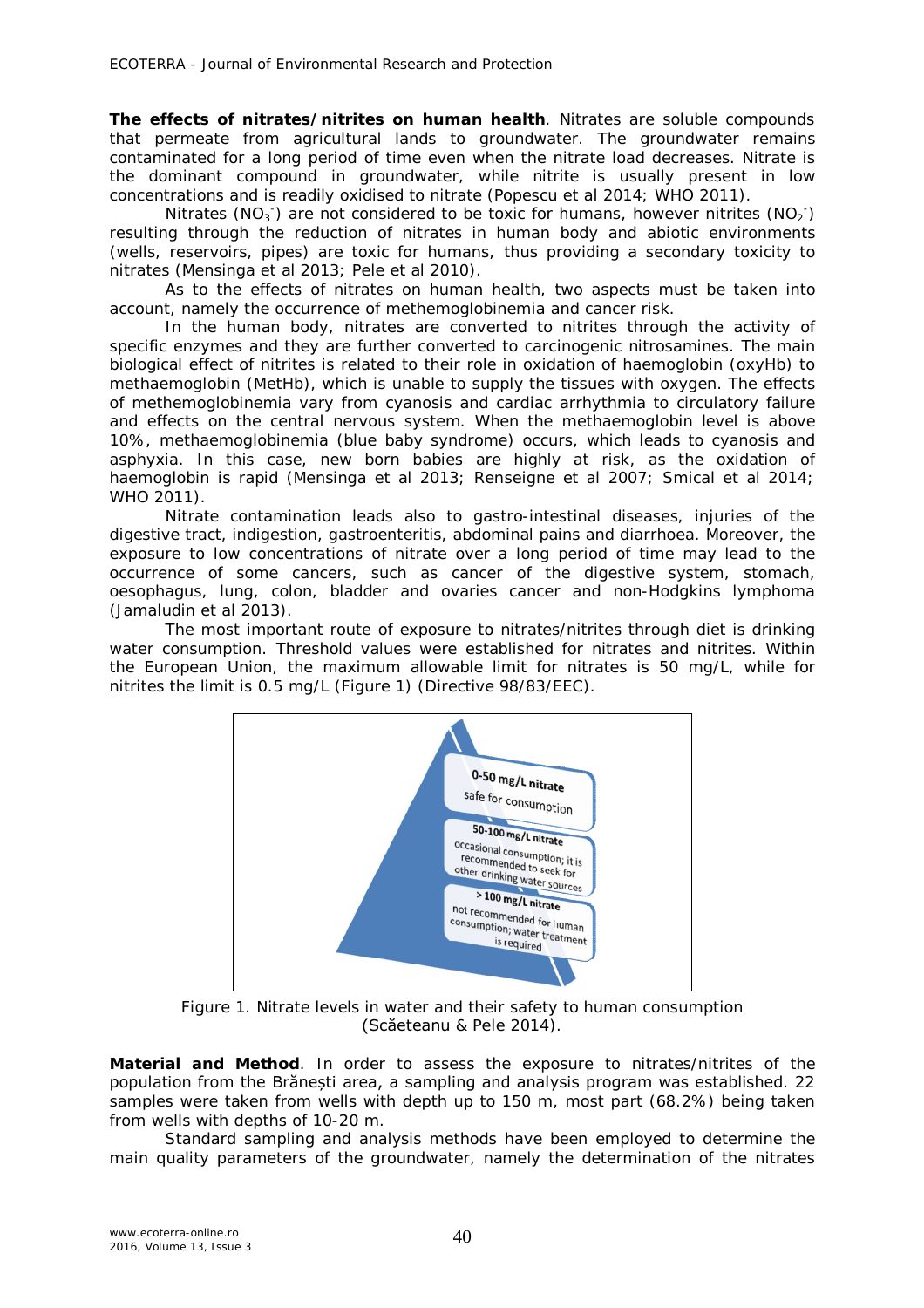(SR ISO 7890-3:2000), nitrites (SR ISO 6777-2002), oxidability (SR EN ISO 8467-2001) and pH (SR ISO 10523-2009).

**Results and Discussion**. The experimental results show frequent exceeding of the maximum allowable concentration (MAC) for nitrates, as shown in Figure 2. This is the case of 14 out of 22 wells, with exceeding amplitudes of 34.6-946.4%. However, as to other water quality assessment, they are within the regulated quality criteria (oxidability =  $0.20$ -1.04 mgO<sub>2</sub>/L compared to MAC = 5 mgO<sub>2</sub>/L and respectively nitrites =  $0.031$ mgO<sub>2</sub>/L compared to MAC =  $0.5 \text{ mgO}_2$ /L).

Significant levels of nitrates were recorded on every depth (0-50 m), except for two samples R1 and R2 (considered to be reference samples) taken from a depth of 100 and respectively 150 m. Table 1 shows the variation of nitrate concentrations in relation to the well depth. The results were analysed using simple statistical indicators of data variation, namely the mean value and the standard deviation.



Figure 2. The variation of nitrates in the wells from the Brănești area.

Table 1

Distribution of nitrate concentrations in well water depending on the well depth

| Well      |                                 | Nitrate $(mq/L)$ |            |         |           |
|-----------|---------------------------------|------------------|------------|---------|-----------|
| depth(m)  | Sample code                     | Minimum          | Mean value | Maximum | Standard  |
|           |                                 | value            |            | value   | deviation |
| ~< 10     | 2.11                            | 350.71           | 391.24     | 431.78  | 57.32     |
| $10 - 20$ | 10, 13, 15, 16, 17              | 1.99             | 182.45     | 523.19  | 75.02     |
| $20 - 30$ | 3, 4, 5, 6, 7, 8, 9,            | 29.90            | 121.43     | 259.30  | 26.43     |
|           | 14, 18, 19, 20                  |                  |            |         |           |
| $40 - 50$ | 1, 12                           | 2.16             | 39.89      | 77.62   | 53.36     |
| 100 - 150 | R <sub>1</sub> , R <sub>2</sub> | 1.06             | 1.26       | 1.46    | 0.28      |

As one may see, the mean values of nitrate concentrations decrease with well depth, indicating the existence of contamination from surface sources (e.g. the use of nitrogenbased fertilizers, improper septic tanks etc.).

The fluctuations of nitrate concentrations vary around the mean value between 14.6-41.7% for well depths of up to 50 m, indicating a very high variability of nitrate load.

As to the evaluation of groundwater quality in relation to their use (Figure 3), only 36.4% of the wells have nitrate concentrations below the limit of 50 mg/L, with water safe to be used for consumption by the entire population, including children and people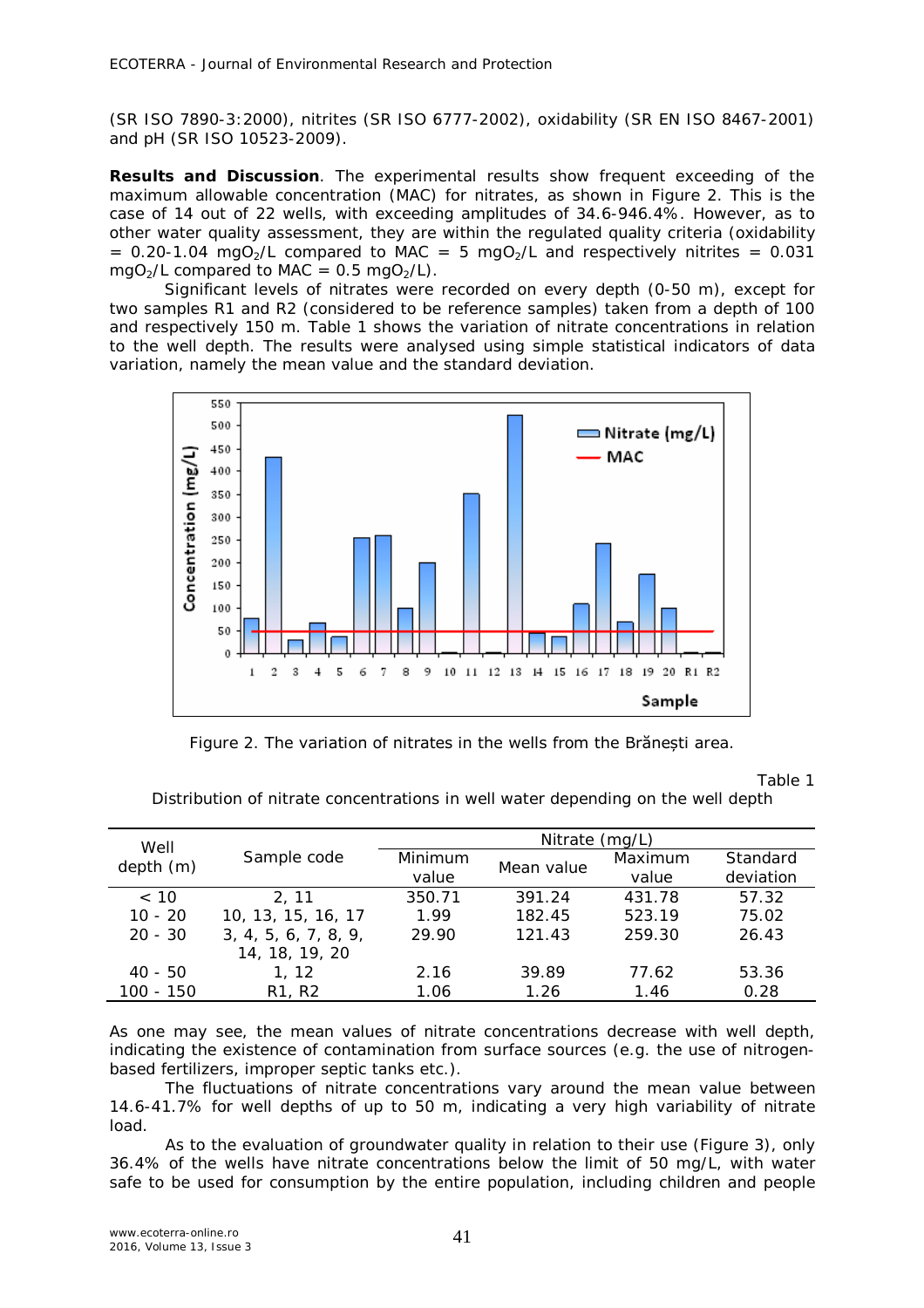having health problems. 22.7% of the wells have nitrate concentrations between 50-100 mg/L, with water to be used only in small quantities and only by the healthy population, while 40.9% of wells have nitrate concentrations above the limit that makes the water improper to be used for human consumption, with high risk for the population.



Figure 3. Wells distribution depending on the measured nitrate concentration.

As nitrates and nitrites may be present simultaneously in drinking water, World Health Organisation provides that a ratio (R) between the concentration of nitrates/nitrites and the maximum allowable limit needs to be computed. The relation between the nitrates and nitrites present in water must be described by R values below 1 (WHO 2011).

$$
R = \frac{C_{NO_3^-}}{MAC_{NO_3^-}} + \frac{C_{NO_2^-}}{MAC_{NO_2^-}} \le 1
$$
\n(1)

Starting from the experimental data, this ratio was computed for each sampling point. The values are shown in Table 2. The distribution of the R ratio in relation to monitored wells is depicted in Figure 4. The results show that 63.6% of the wells have R values above 1. Among them, more than 50% (57.1%) have R values above 3, indicating a high risk of exposure of human population to nitrates/nitrites.



Figure 4. The distribution of the R values depending on the monitored wells.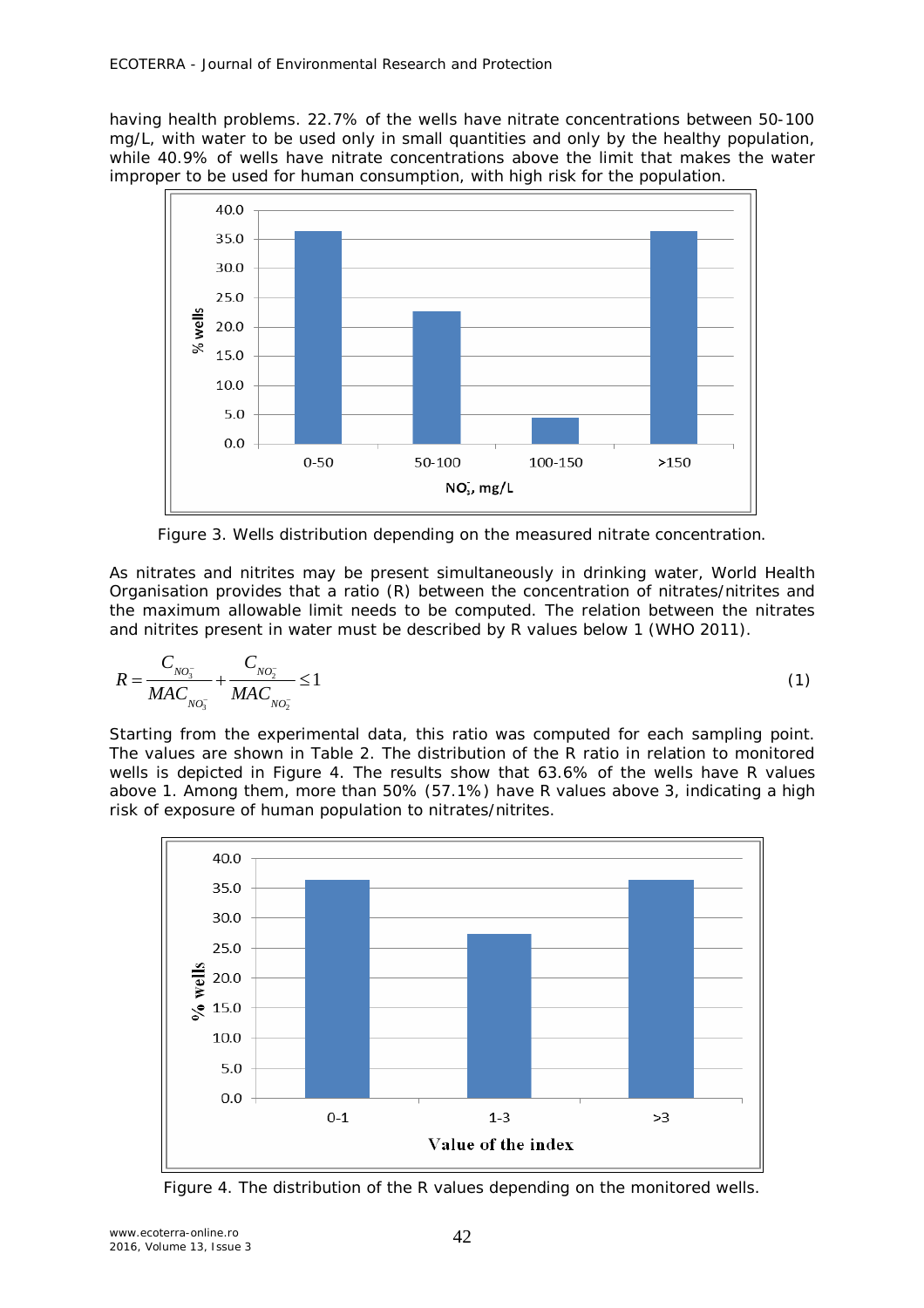These results are confirmed also by the values of the hazard index (HI) (Table 2), which is used to assess the effects of substances that do not have carcinogenic effects. The index is computed as described by Jamaludin et al (2013) and it takes into account the quantity ingested daily by the human population that drinks nitrate-containing water directly. The daily ingested quantity (DIQ) is calculated using the expression (Jamaludin et al 2013):

$$
DIQ = \frac{C \times IQ}{BW}
$$
 (2)

where:

 $C$  – nitrate concentration in water (mg/L);  $IO$  – water quantity ingested daily by a person (L/day); BW – body weight (kg).

The hazard index (HI) is the ratio between the daily ingested quantity (DIQ) and the reference dose (RfD) (Jamaludin et al 2013):

$$
HI = \frac{DIQ}{RfD} \tag{3}
$$

For computing this index, a mean water consumption of 2 L/day and a mean body weight of 70 kg were considered. The reference dose for nitrates is 1.6 mg/(kg bw·day) (cfpub.epa.gov).

Results show that 63.6% of the wells have hazard index values above 1, proving there is the risk of negative effects to occur on human health following the ingestion of nitrate-containing water.

Table 2

| Sampling point           | $\,R$ | HI   |  |
|--------------------------|-------|------|--|
| 1                        | 1.55  | 1.39 |  |
|                          | 8.64  | 7.71 |  |
| $\frac{2}{3}$            | 0.60  | 0.53 |  |
| $\overline{\mathcal{L}}$ | 1.35  | 1.20 |  |
| 5                        | 0.73  | 0.65 |  |
| 6                        | 5.10  | 4.55 |  |
| $\overline{7}$           | 5.19  | 4.63 |  |
| 8                        | 2.03  | 1.76 |  |
| 9                        | 4.02  | 3.58 |  |
| 10                       | 0.05  | 0.04 |  |
| 11                       | 7.02  | 6.26 |  |
| 12                       | 0.05  | 0.04 |  |
| 13                       | 10.48 | 9.34 |  |
| 14                       | 0.91  | 0.81 |  |
| 15                       | 0.74  | 0.65 |  |
| 16                       | 2.17  | 1.93 |  |
| 17                       | 4.87  | 4.33 |  |
| 18                       | 1.37  | 1.22 |  |
| 19                       | 3.50  | 3.12 |  |
| 20                       | 2.02  | 1.80 |  |
| R <sub>1</sub>           | 0.03  | 0.02 |  |
| R2                       | 0.05  | 0.03 |  |

Values of R and hazard index (HI) for all sampling points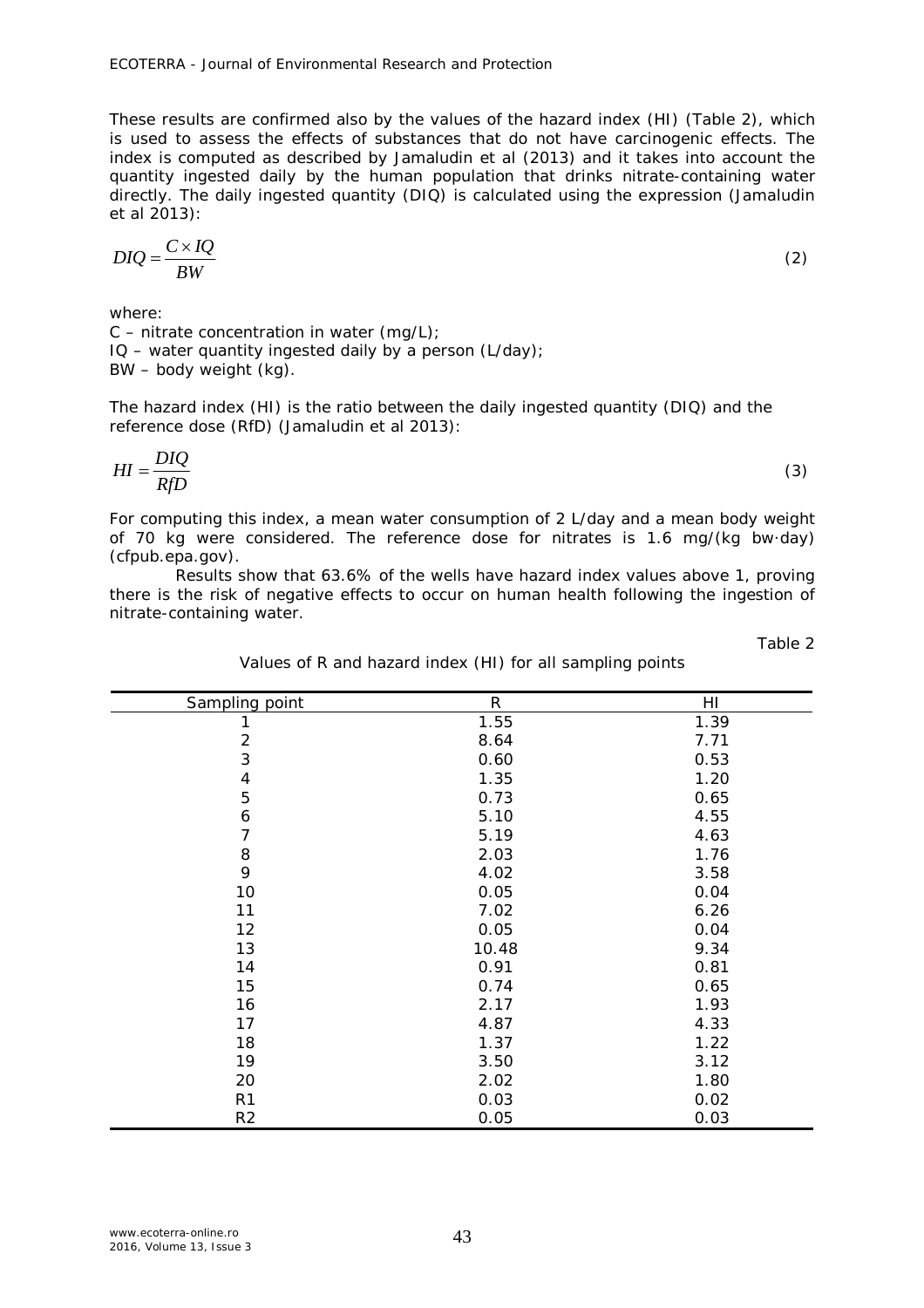**Conclusions**. The major concerns about the health related to the environment are our common goal and the increase of life quality represents the concept which stands for the progress of the modern mankind.

The effects of nitrates/nitrites on human health and the high per cent of population that use untreated drinking water, directly from groundwater sources imposed the necessity to assess the risk of exposure of human population to nitrates/nitrites.

This paper focused on highlighting the risk associated to nitrate contamination of groundwater by applying an assessment system on a particular case – the Brănești area – Muntenia Country (Romania), included as a vulnerable area to nitrate contamination from agricultural sources, according to EU Nitrates Directive Nitrates are easy to be analysed and high contents of nitrates are an indicator of agriculture's impact on groundwater quality. However, high levels of nitrates may also be due to livestock and sanitation systems.

The approach suggested by this paper takes into consideration the key elements of exposure to nitrites/nitrates, namely: mean groundwater consumption for drinking purposes, the load of contaminants, body weight, all in relation to the reference dose at which some toxic effects may occur in humans.

The risk assessment of population exposure to nitrates/nitrites in the agricultural areas was achieved by means of an index (R), by addition of the ratio between the concentration of each contaminant (nitrates and nitrites) and the maximum allowable concentration and comparing with 1. Also, a hazard index (HI) was computed as the ratio between the daily intake of nitrates and the reference dose.

The results of this study have revealed a high risk of exposure to nitrates/nitrites as 63.6% of wells had R index and hazard index values above 1. Taking into account the fact that most of drinking water used by the population from the Brănești area is provided from wells with low depths (up to 20 m), their location in the vicinity of the agricultural land and the high per cent of bacteriological contamination (approximately 60%), one may consider that the local population is exposed to the risk of waterborne diseases.

The suggested approach regarding the risk of exposure to nitrites/nitrates based on a hazard index may be extrapolated to large human agglomerations.

This approach may be used by the local and national authorities as a tool for the sustainable management of water resources in their attempts for reducing direct and indirect contamination of water resources with nitrates originating from agriculture, for protecting human health and aquatic ecosystems and for ensuring an efficient use of water resources.

## **References**

- Deak G., Daescu V., Holban E., Marinescu P., Tanase G. S., Csergo R., Dăescu A. I., Gaman S., 2015 Health-environment relation: a key issue of Romanian environmental protection. Journal of Environmental Protection and Ecology 16(1):304-315.
- Fleșeriu A., Oroian I., 2010 Water pollution by nitrates from agricultural sources. ProEnvironment 3:237-239.
- Jamaludin N., Sham S. M., Ismail S. N. S., 2013 Health risk assessment of nitrate exposure in well water of residents in intensive agriculture area. American Journal of Applied Sciences 10(5):442-448.
- Mateo-Sagasta J., Burke J., 2012 Agriculture and water quality interactions: a global overview. SOLAW Background Thematic Report – TR08, FAO, pp. 15-22.
- Mensinga T. T., Speijers G. J. A., Meulenbelt J., 2013 Health implications of exposure to environmental nitrogenous compounds. Toxicological Reviews22(1):41-51.
- Ministry of Environment and Sustainable Development and Ministry of Agriculture and Rural Development, 2008 Order no. 1552/743/2008 approving the list of localities where there are nitrates from agricultural sources, The Official Gazette of Romania, 851, Bucharest. [in Romanian]